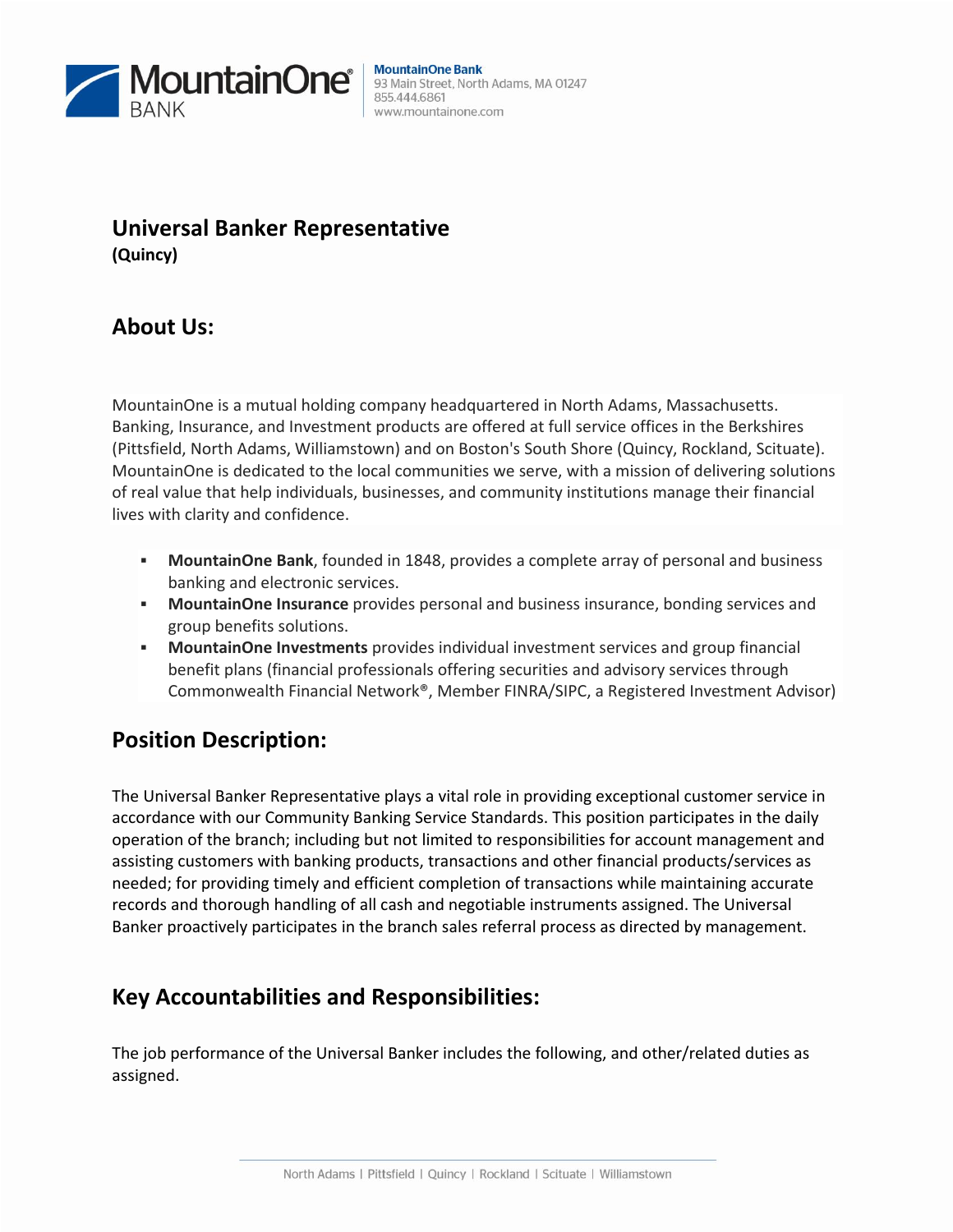#### **1. Customer Care**

- Drive and deliver the MountainOne Standard of Customer Care e regarding daily transactions, proactively addressing inquiries, and resolving problems in accordance with bank policies.
- Perform the basic transactions of a teller; accepting deposits and loan payments, verifying cash and endorsements, cashing checks within limits and obtaining further authorization when necessary, issuing money orders, cashier's checks and redeeming savings bonds.
- Perform ATM/Debit card maintenance and new card orders.
- Develop and deepen customer rapport; have and use knowledge of account ownership, be responsive and timely with correspondence and problem resolution. Promote and advise on the bank's products and services.
- Open and service new and existing accounts. Ensure customer profiles are updated Maintain constant awareness of changes/opportunities affecting customer accounts.

#### **2. Operations and Compliance**

- Comply, keep updated with policies, procedures, compliance training; comply with BSA/AML/OFAC regulations and guidelines. Keep track of and participate in scheduled monthly audit requirements. Comply with the company's code of ethics.
- Maintain a position of trust and responsibility by keeping all customer business secure and confidential; educate and alert customers regarding fraud.
- Prepare individual daily balance of teller cash transactions, as well as other reports as necessary.
- Prepare and review new customer account and maintenance document checklists for 100% accuracy.

#### **3. Individual and Team Effectiveness**

- Work cooperatively in close communication and coordination across all company departments/functions. Develop a collaborative relationship with the Call Center.
- Participate in cooperative team efforts to set/achieve goals, communicate, share information; training and development.
- Demonstrate a strong commitment to the bank's culture and core commitments including community engagement; established service standards; serve as a brand ambassador.
- Ability to travel to other branches within the region to assist with staff coverage.

#### **4. Business Development**

- Identify business growth opportunities through active listening; by reviewing basic customer account data.
- Proactively participate in the sales referral process. Cross-sell product lines and appropriate financial solutions.

Understand and utilize thorough products and services knowledge for the sake of customer inquiries, discussion and cross-sell opportunities.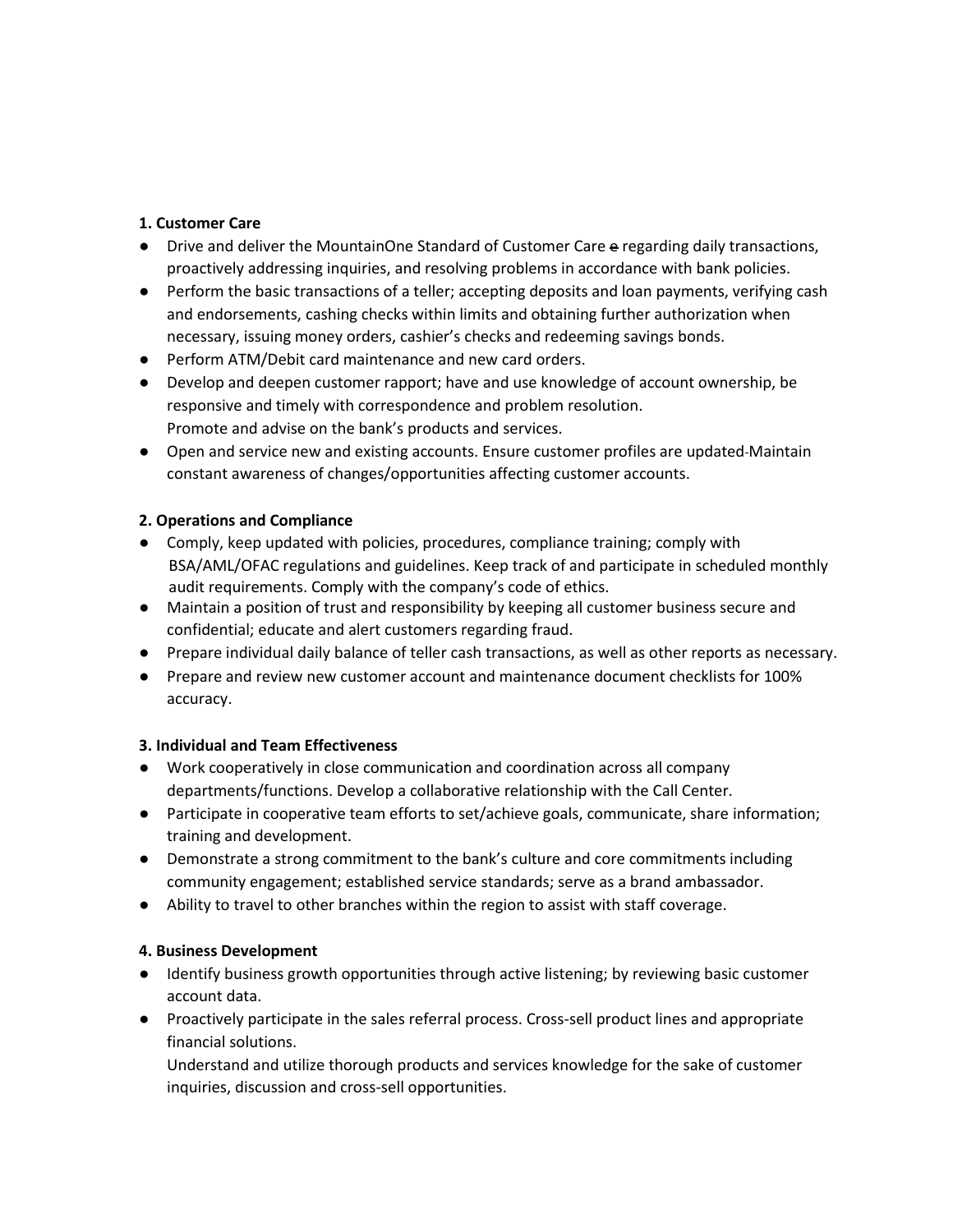# **Qualifications:**

### **Technical Knowledge/Skills**

- Math literacy and fundamental financial calculations.
- Fundamental teller transactions.
- Proficiency in Microsoft Office Suite.
- Systems knowledge (teller and customer management); DecisionPro and DepositPro system knowledge.
- Branch procedures; cash handling; ATM processes and procedures.
- Product knowledge, e.g. deposit accounts, loan products, features/benefits.
- Sales process; as relates to selling through product promotion, cross-selling and making sales referrals.

# **Personal Skills:**

- Critical thinking; ability to logically evaluate information, solve problems, exercise good judgement.
- Goal-orientation; ability to expend the time, effort and focus necessary to achieve goals.
- Personal accountability and effectiveness; ability to act responsibly.
- Interpersonal skills; communication skills, including verbal, written and active listening.
- Empathy, ability to relate to and care for others.
- Flexibility, ability to adapt to situations and others.
- Detail-orientation and consistency; ability to organize activities, tasks and projects with accuracy.
- Teamwork, ability to participate cooperatively in setting and achieving team goals; participate in peer coaching.
- Customer service and relationship-management; strive to anticipate, meet, exceed customer expectations.
- Act and communicate professionally, with consideration, respect and courtesy.

### **Experience:**

- Associate's degree.
- Minimum one year of banking experience.

### **Other Requirements:**

- Flexibility and availability to service all banking hours, as needed.
- Ability to travel up to 50% of the time outside a 25-mile radius.
- Ability to sit, drive, bend, make/answer telephone calls.